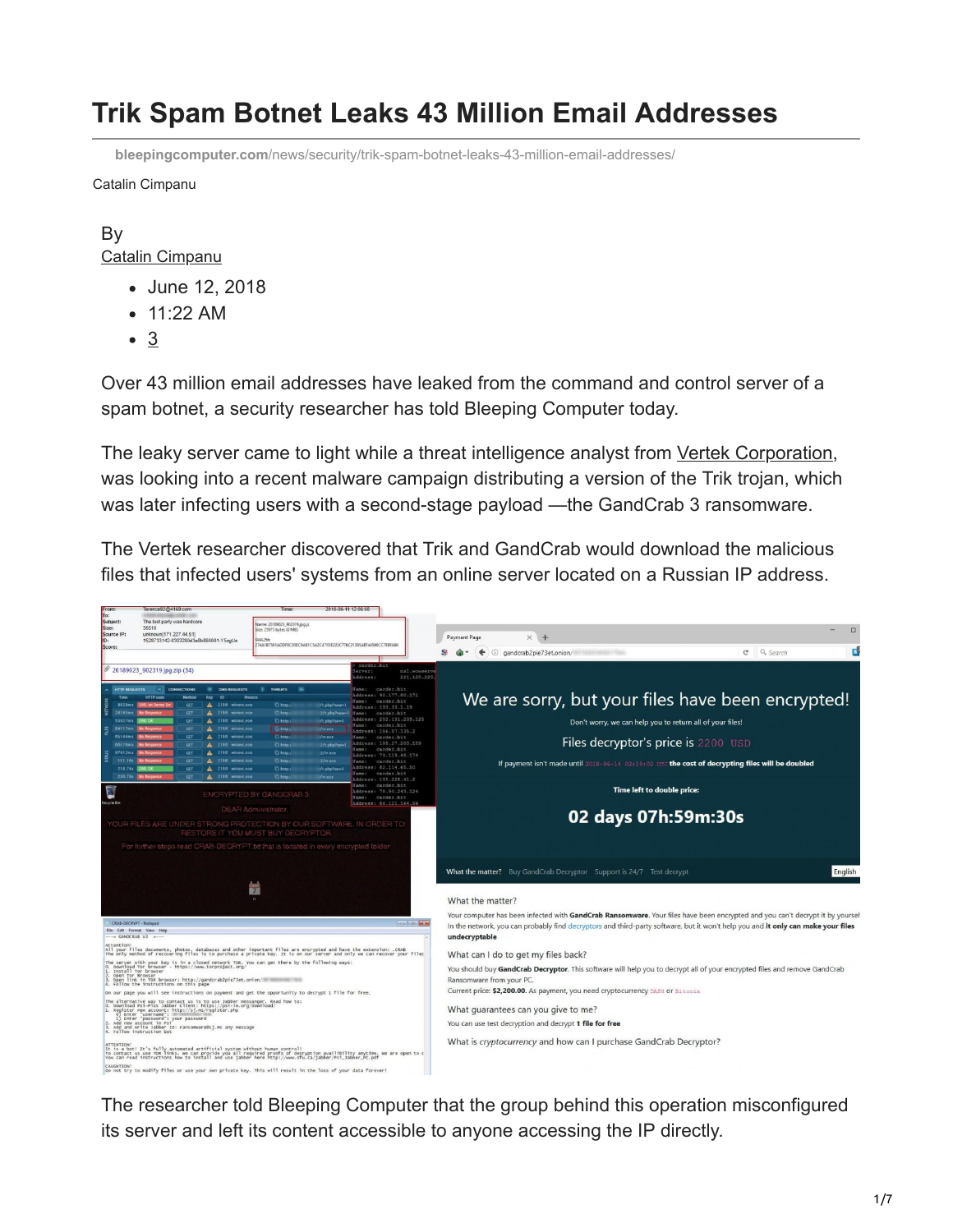On this server, he discovered 2201 text files, labeled sequentially from 1.txt to 2201.txt containing chunks of roughly 20,000 email addresses, each.

The Vertek researcher believes the operators of this server have been using these recipient lists to service other crooks who contracted their services to distribute various malware strains via malspam campaigns.



## **Server leaks 43,555,741 unique email addresses**

"We pulled all of them to validate that they are unique and legitimate," the researcher told Bleeping Computer earlier today. "Out of 44,020,000 potential addresses, 43,555,741 are unique."

The researcher is now working with Australian security expert Troy Hunt, the owner of the Have I Been Pwned service, to determine how many of these emails are new and how many have been previously leaked in other data dumps.

"The email addresses are from everywhere," the researcher told us. " There were 4.6 million unique email domains. Everything from .gov to .com, and domain of several private businesses."

The Vertek researcher has analyzed the files and broke down the email addresses per domain. In a list the researcher shared with us earlier today (embedded at the bottom of this article), he points out that the vast majority of email addresses are old, from antiquated email services such as Yahoo (10.6 million) and AOL (8.3 million).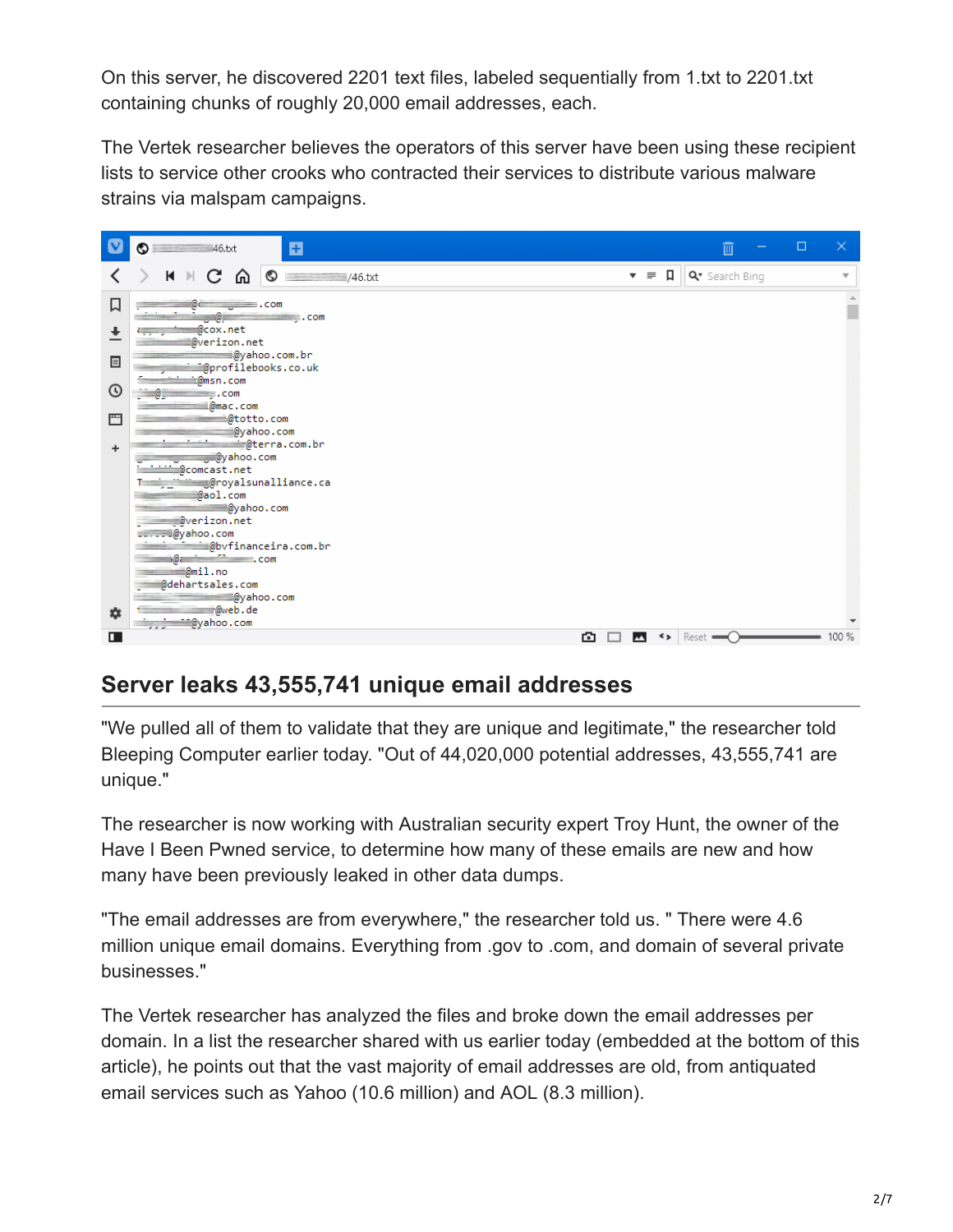Surprisingly, while there are many custom email domains included in the leak, there are very few Gmail addresses included, suggesting the email addresses database is either incomplete, or this malware campaign intentionally targeted users using older email services.

## **The Trik trojan**

The Trik trojan is a classic malware downloader. It infects computers and assembles them into a giant botnet. The botnet's operators use these computers to send out new spam campaigns, or they sell "install space" to other crooks, allowing them to deliver more pontent threats to Trik victims, similarly to how they rented install space to the GandCrab crew for the campaign Vertek stumbled on.

The Trik trojan has been an active threat for at least a decade but has recently seen a resurgence, according to this [Proofpoint report.](https://www.proofpoint.com/us/threat-insight/post/phorpiex-decade-spamming-shadows)

In its earlier days, the malware operated primarily as a worm that self-spread via removable USB storage devices, Skype, or Windows Live Messenger chats. These worm-based variants had previously been tracked under the name of [Phorpiex.](https://blog.trendmicro.com/trendlabs-security-intelligence/shylock-not-the-lone-threat-targeting-skype/)

The malware evolved into a fully-fledged trojan years later, when it forked the codebase of the SDBot trojan and started using email spam as its main delivery & infection mechanism, while also switching to an [IRC-controlled botnet architecture](https://www.johannesbader.ch/2016/02/phorpiex/).

Trik is not the first spam botnet to leak its email addresses database. [In August 2017,](https://benkowlab.blogspot.com/2017/08/from-onliner-spambot-to-millions-of.html) a spam operation known as Onliner leaked 711 million email addresses that it was using to spam users.

At the time of writing, the Trik C&C server that's leaking email addresses keeps going offline at intermittent intervals.

*Top 100 email domains included in the leaked data:*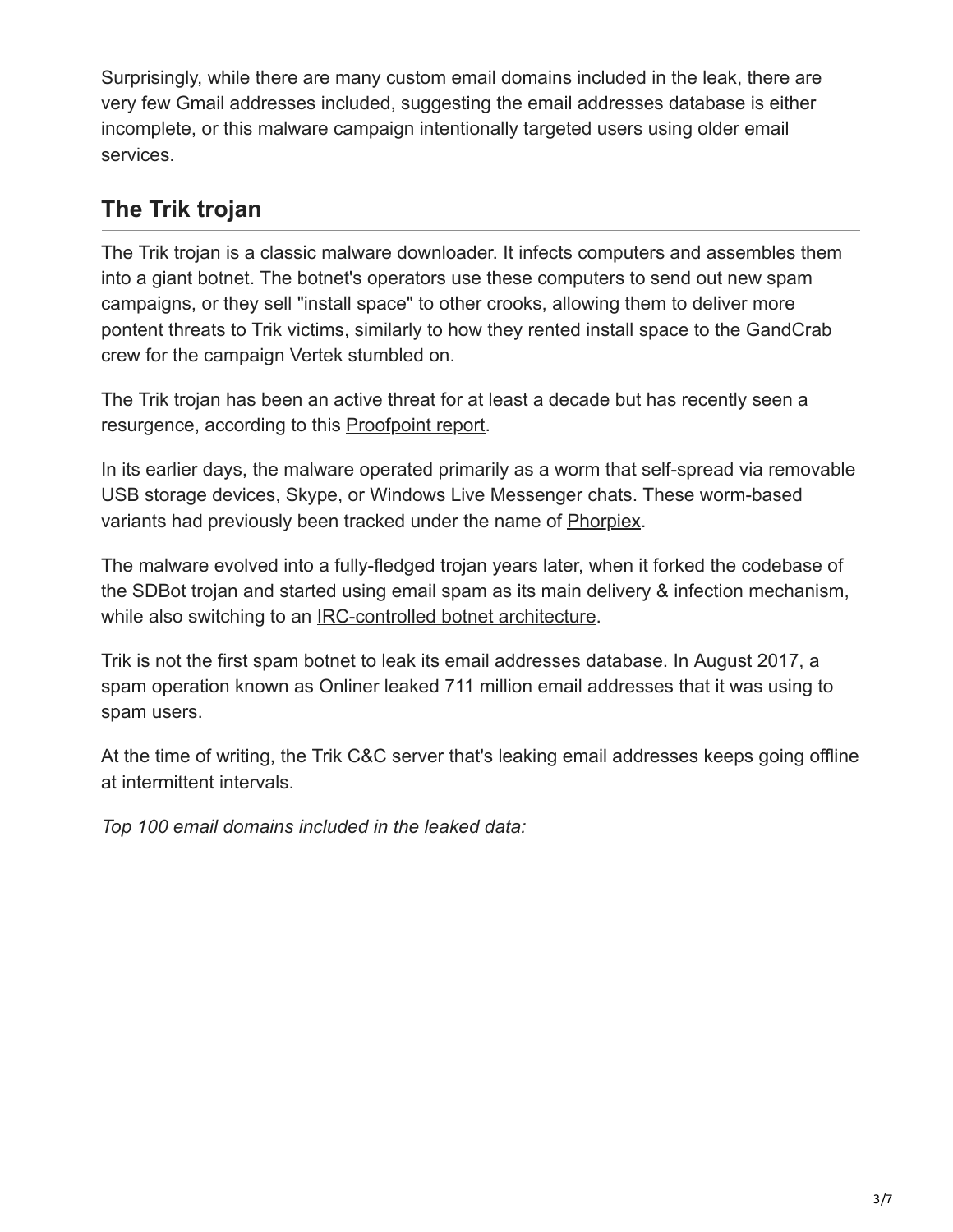8907436 yahoo.com 8397080 aol.com 788641 comcast.net 4 3 3 4 1 9 y a h o o.c o.i n 432129 sbcglobal.net 414912 msn.com 316128 rediffmail.com 294427 yahoo.co.uk 2 8 6 8 3 5 y a h o o.f r 282279 verizon.net 244341 bellsouth.net 234718 cox.net 227209 earthlink.net 221737 yahoo.com.br 191098 ymail.com 174848 att.net 156851 btinternet.com 139885 libero.it 120120 yahoo.es 117175 charter.net 112566 mac.com 111248 mail.ru 107810 juno.com 92141 optonline.net 86967 yahoo.ca 7 8 9 6 4 m e.c o m 73341 yahoo.com.ar 71545 yahoo.in 71200 rocketmail.com 69757 wanadoo.fr 68645 rogers.com 65629 yahoo.it 6 5 0 1 7 s h a w.c a 64091 ig.com.br 63045 163.com 6 2 3 7 5 u o l.c o m.b r 57764 free.fr 5 7 6 1 7 y a h o o.c o m.m x 5 7 0 6 6 w e b.d e 5 6 5 0 7 o r a n g e.f r 5 6 3 0 9 s y m p a t i c o.c a 54767 aim.com 5 1 3 5 2 c s.c o m 5 0 2 5 6 b i g p o n d.c o m 48455 terra.com.br 4 3 1 3 5 y a h o o.c o.i d 41533 netscape.net 40932 alice.it 39737 sky.com 39116 yahoo.com.au 3 8 5 7 3 b o l.c o m.b r 38558 YAHOO.COM 3 7 8 8 2 e x c i t e.c o m 37788 mail.com 37572 tiscali.co.uk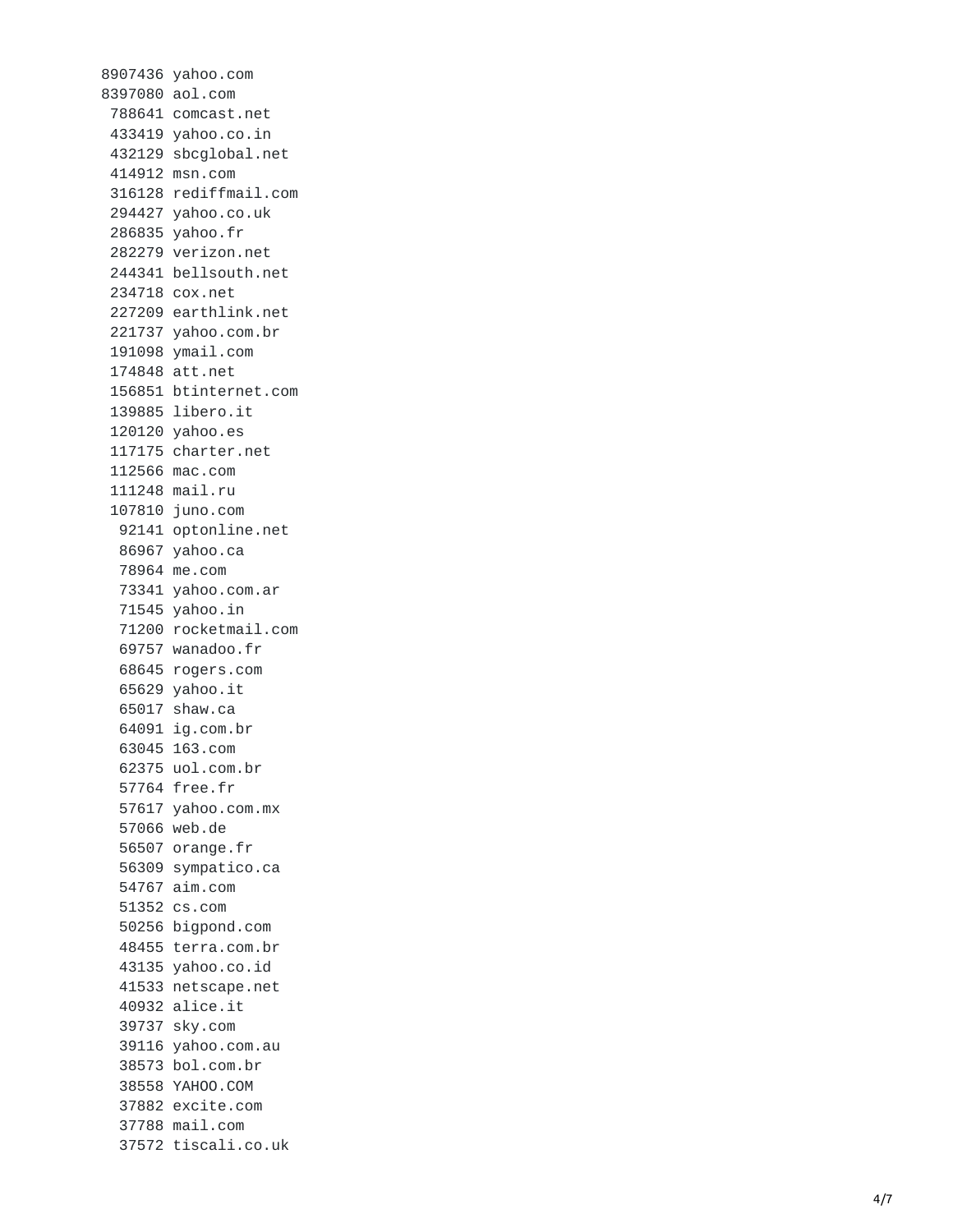mindspring.com tiscali.it HOTMAIL.COM ntlworld.com netzero.net prodigy.net 126.com yandex.ru planet.nl yahoo.com.cn qq.com embarqmail.com adelphia.net telus.net hp.com yahoo.de roadrunner.com skynet.be telenet.be wp.pl talktalk.net pacbell.net t-online.de netzero.com optusnet.com.au virgilio.it home.nl videotron.ca blueyonder.co.uk peoplepc.com windstream.net xtra.co.nz bluewin.ch us.army.mil hetnet.nl trainingelite.com yahoo.com.sg laposte.net ge.com frontiernet.net q.com mchsi.com webtv.net abv.bg insightbb.com

#### **Related Articles:**

[Emotet botnet switches to 64-bit modules, increases activity](https://www.bleepingcomputer.com/news/security/emotet-botnet-switches-to-64-bit-modules-increases-activity/)

[Microsoft detects massive surge in Linux XorDDoS malware activity](https://www.bleepingcomputer.com/news/security/microsoft-detects-massive-surge-in-linux-xorddos-malware-activity/)

[Phishing websites now use chatbots to steal your credentials](https://www.bleepingcomputer.com/news/security/phishing-websites-now-use-chatbots-to-steal-your-credentials/)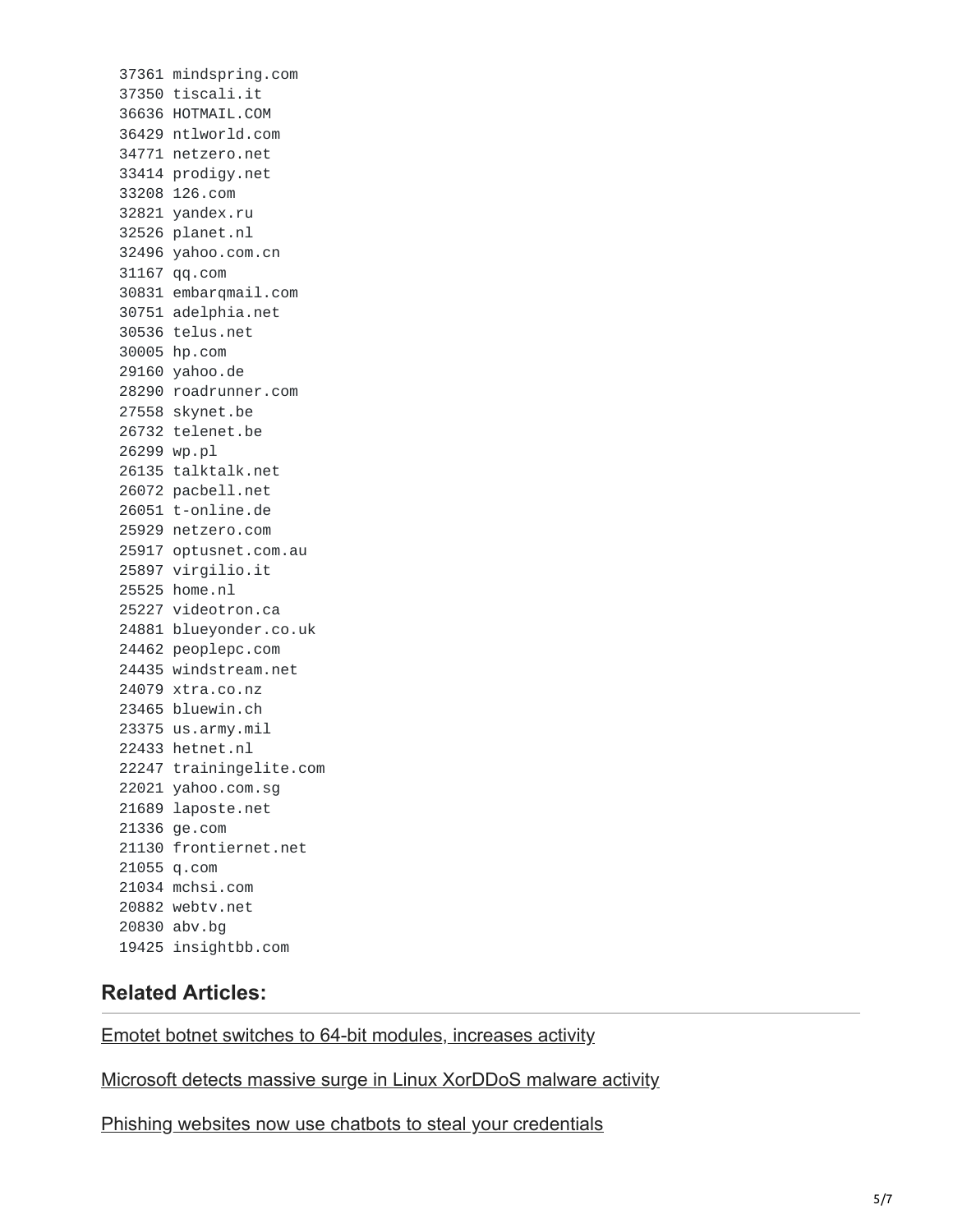### [Fake crypto sites lure wannabe thieves by spamming login credentials](https://www.bleepingcomputer.com/news/security/fake-crypto-sites-lure-wannabe-thieves-by-spamming-login-credentials/)

#### [HTML attachments remain popular among phishing actors in 2022](https://www.bleepingcomputer.com/news/security/html-attachments-remain-popular-among-phishing-actors-in-2022/)

- [Botnet](https://www.bleepingcomputer.com/tag/botnet/)
- [Data Leak](https://www.bleepingcomputer.com/tag/data-leak/)
- [Email](https://www.bleepingcomputer.com/tag/email/)
- [GandCrab](https://www.bleepingcomputer.com/tag/gandcrab/)
- [MalSpam](https://www.bleepingcomputer.com/tag/malspam/)
- $\bullet$  [Trik](https://www.bleepingcomputer.com/tag/trik/)

### [Catalin Cimpanu](https://www.bleepingcomputer.com/author/catalin-cimpanu/)

Catalin Cimpanu is the Security News Editor for Bleeping Computer, where he covers topics such as malware, breaches, vulnerabilities, exploits, hacking news, the Dark Web, and a few more. Catalin previously covered Web & Security news for Softpedia between May 2015 and October 2016. The easiest way to reach Catalin is via his XMPP/Jabber address at campuscodi@xmpp.is. For other contact methods, please visit Catalin's author page.

- [Previous Article](https://www.bleepingcomputer.com/news/security/around-5-percent-of-all-monero-currently-in-circulation-has-been-mined-using-malware/)
- [Next Article](https://www.bleepingcomputer.com/news/security/mac-security-tool-bugs-allow-malware-to-appear-as-apple-software/)

### **Comments**



I had an email address in this leak. It was a unique email address previously used [ONLY at linkedin, before the linkedin breach \( https://www.troyhunt.com/observations](https://www.troyhunt.com/observations-and-thoughts-on-the-linkedin-data-breach)and-thoughts-on-the-linkedin-data-breach ). I suspect the linkedin leak was merged into the Trik Spam Botnet list.